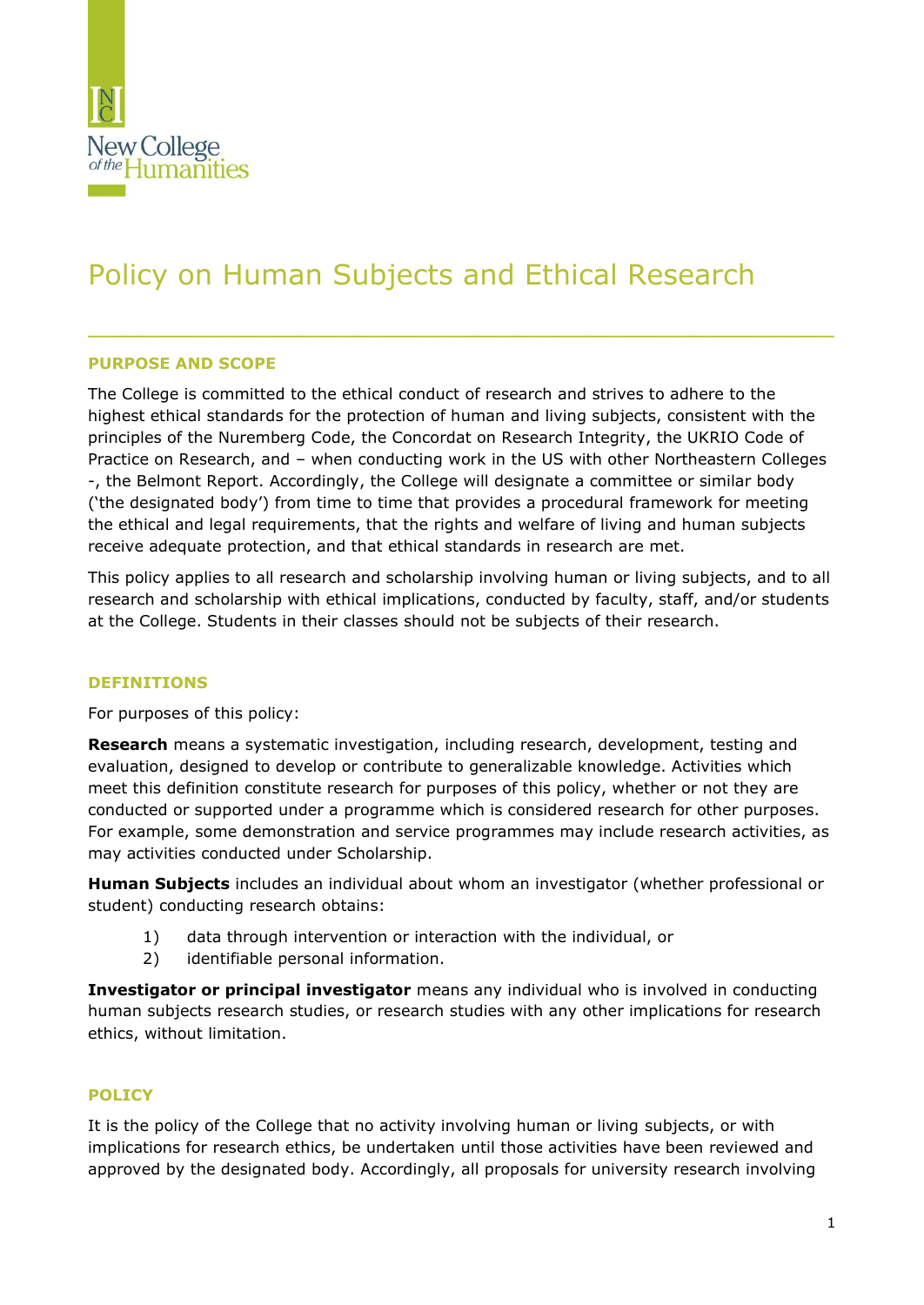human or living subjects or with implications for research ethics must first be submitted to the designated body for review and approval.

In addition, the College requires completion of training, as directed from time to time, on the protection of human subjects and the ethical principles of research for all human or living subject research and all research with ethical implications, regardless of whether or not investigators have received funding to support their project. This training is mandatory for all faculty, staff, and students who conduct/supervise research involving human subjects whether on campus or off-campus, whether funded or unfunded.

The principal investigator is responsible for the protection of participants, subjects, or persons referred to in human or living subjects' research. Safeguarding the participants, subjects, or persons referred to from undue risk is the ethical responsibility of each person who is involved, either directly or indirectly, in conducting research at the College. Principal Investigators must require that each member of the research team carries out all research procedures in accordance with ethical principles of research.

The designated body has the authority to suspend or terminate approval of research that is not being conducted in accordance with its requirements or that has been associated with harm to subjects. Investigators whose research does not comply with College policies may not obtain review or approval for other human or living subjects research activities, or for research activities with ethical implications, for themselves or their students until the compliance issues have been cleared. Regulations require that the designated body report violations of university policies or the law to the appropriate officials.

Information regarding approval procedures and other necessary guidelines for human research at the College are provided through instruction from time to time. Investigators are responsible for adhering to the guidelines provided and should read all relevant policies and procedures prior to submitting an application for review.

#### **ADDITIONAL INFORMATION**

Performing research with human or living subjects, or with ethical implications, without prior approval by the designated body is unethical and may be illegal. It will jeopardize the reputation and standing of the College.

A project that is conducted without approval by the designated body is subject to termination and/or other action by the College, and may be subject to disciplinary action, and/or criminal or civil legal action.

## **CONTACT INFORMATION**

- The College will designate from time to time an officer who can provide information and advice about human or living subjects research, and for research with ethical implications, and the procedures for applying for ethical review. The contact details will appear on the College website.
- The College will designate from time to time an officer who has overall responsibility for research ethics, and who will provide the Board with an annual report on research integrity. The contact details will appear on the College website.
- The College will designate from time to time an officer or officers to whom allegations of research misconduct may be made. The contact details will appear on the College website.